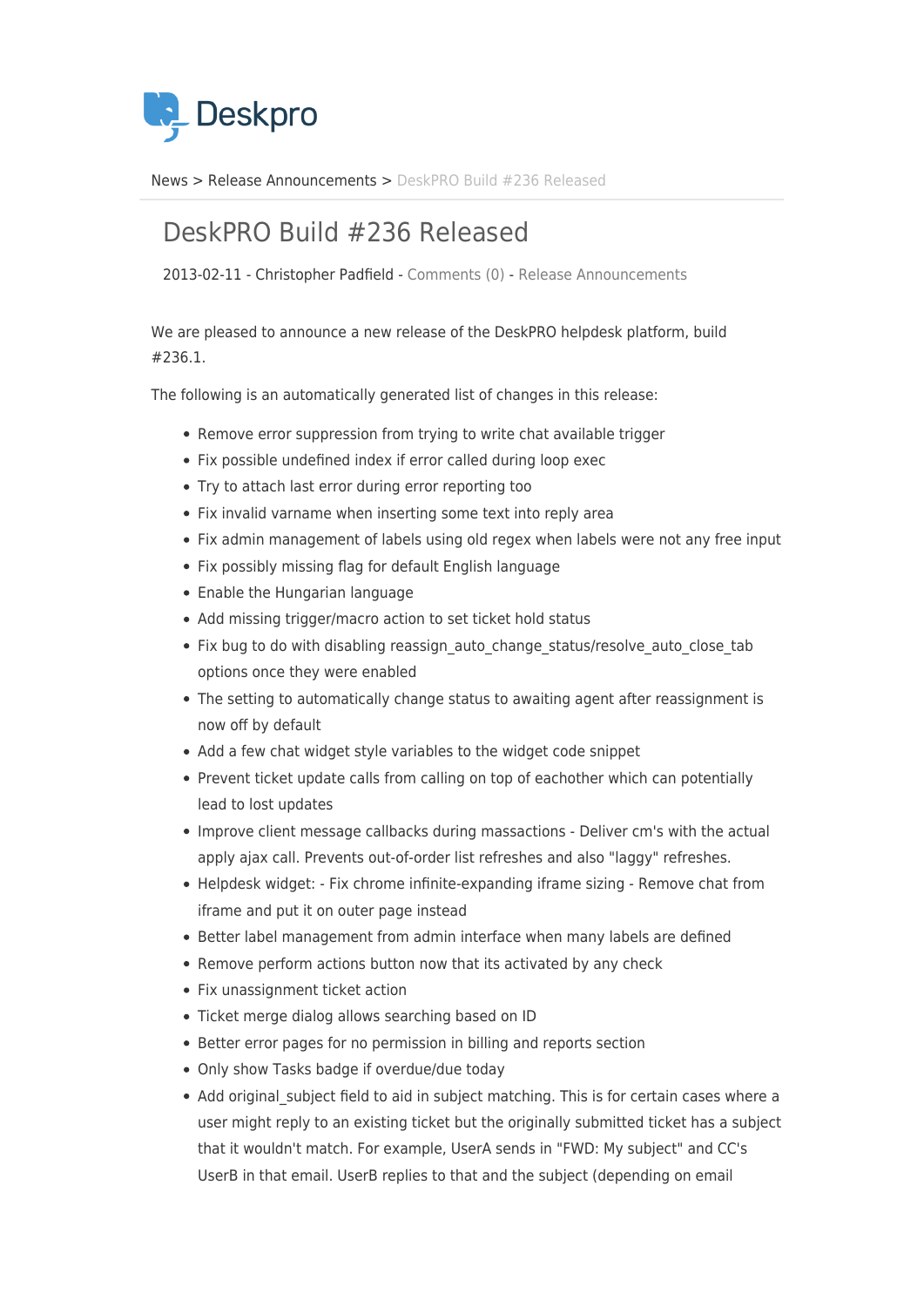clients) will be "RE: FWD: My Subject" or sometimes just "RE: My Subject", but since the original email subject has the "FWD" prefix, it would not normally match on the subject field. The new original subject field stores the subject with all common prefixes stripped off so this sort of scenario is properly handled. We can just scan the original\_subject field to find a match.

- Add dp:process-email command to arbitrarily process emails from files or re-process email sources
- In addition to trying to parse out original CC user, also add any others added in the actual forwarded message
- Prevent further errors when exception happens during custom DbTable usersource
- Prevent warning with unwritable temp dir User is warned during install but the system can try to write there before that
- You should be able to edit filter access form admin interface
- Add simple licinfo script that reports expiry
- Make the "HTML" content of a Display field translatable
- Fix custom object titles reverting to English if English override is set (rather than the actual title set on the object)
- Put user titles first in department language editor
- Fix customised phrase view
- Fix decoding entities prematurely during cutting, whitelist font tags used by some email clients (e.g., gmail).
- Fix time of day compare logic
- Fix height on email template subject field
- Enable cross domain SSO with Magento and improve the usability of the Magento plugin.
- Use proper directory separators for Windows
- More permissive set of allowed HTML in emails to preserve various formatting options such as color and size
- Fix missing org term handling from escalation search criteria
- dp:agents command can be used to promote users to admin/give billing perm. Also, billing perm is given to admins
- Fix 2 bugs: A situation where SLA warning/fail trigger wouldn't happen if an agent created a ticket - Sending agent emails in a trigger didn't work correctly.
- Allow access to article/feedback ratings via the API.
- Full management of article/news/download/feedback comments and comment validation via the API.
- Support merging people in the API.
- Expansion of ticket API to cover viewing ticket logs, message details, and splitting tickets.
- Fix attachments in forwarded messages not being saved on to the ticket object
- Fix an error when manually re-running an email source